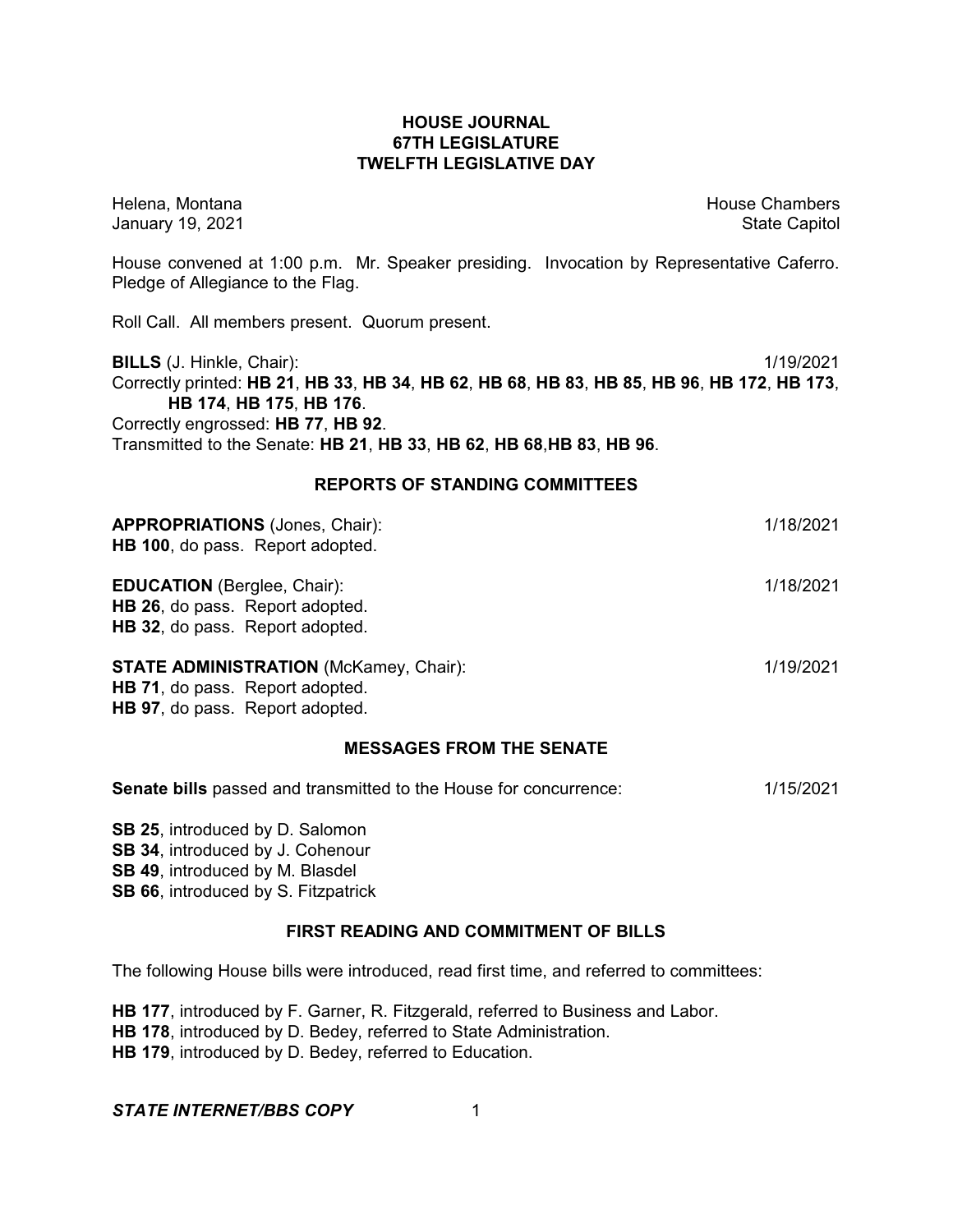**HB 180**, introduced by W. Curdy, referred to Business and Labor.

**HB 181**, introduced by K. Zolnikov (by request of the Energy and Telecommunications Interim Committee), referred to Education.

**HB 182**, introduced by L. Bishop (by request of the Energy and Telecommunications Interim Committee), referred to Energy, Technology and Federal Relations.

**HB 183**, introduced by D. Tenenbaum, referred to Judiciary.

**HB 184**, introduced by D. Loge, referred to Transportation.

**HB 185**, introduced by S. Kerns, referred to Education.

**HB 186**, introduced by S. Kerns, referred to Education.

The following Senate bills were introduced, read first time, and referred to committees:

**SB 25**, introduced by D. Salomon (by request of the Education Interim Committee), referred to Education.

**SB 34**, introduced by J. Cohenour (by request of the Revenue Interim Committee), referred to Taxation.

**SB 49**, introduced by M. Blasdel (by request of the Department of Justice), referred to Business and Labor.

**SB 65**, introduced by S. Fitzpatrick, M. Noland, referred to Business and Labor.

**SB 66**, introduced by S. Fitzpatrick, referred to Business and Labor.

## **SECOND READING OF BILLS (COMMITTEE OF THE WHOLE)**

Majority Leader Vinton moved the House resolve itself into a Committee of the Whole for consideration of business on second reading. Motion carried. Representative Tschida in the chair.

Mr. Speaker: We, your Committee of the Whole, having had under consideration business on second reading, recommend as follows:

**HB 38** - Representative Welch moved **HB 38** do pass. Motion carried as follows:

Yeas: Abbott, Anderson, Bartel, Beard, Bedey, Berglee, Bertoglio, Binkley, Bishop, Brewster, Buckley, Buttrey, Caferro, Carlson, Curdy, Custer, Dooling, Dunwell, Duram, Farris-Olsen, Fern, Fielder, Fitzgerald, Fleming, France, Frazer, Fuller, Funk, Galloway, Garner, Gillette, Gist, Greef, Gunderson, Hamilton, Harvey, Hawk, Hayman, Hill, Hinkle C, Hinkle J, Holmlund, Hopkins, Jones, Karjala, Kassmier, Keane, Kelker, Keogh, Kerns, Kerr-Carpenter, Knudsen C, Knudsen R, Kortum, Lenz, Ler, Loge, Malone, Marler, Marshall, McKamey, Mercer, Mitchell, Moore, Nave, Noland, Novak, Olsen, Patelis, Phalen, Putnam, Read, Regier A, Regier M, Reksten, Ricci, Running Wolf, Schillinger, Seekins-Crowe, Sheldon-Galloway, Skees, Smith, Stafman, Stewart Peregoy, Stromswold, Sullivan, Tenenbaum, Thane, Trebas, Tschida, Usher, Vinton, Walsh, Weatherwax, Welch, Whiteman Pena, Whitman, Windy Boy, Zolnikov, Mr. Speaker. Total 100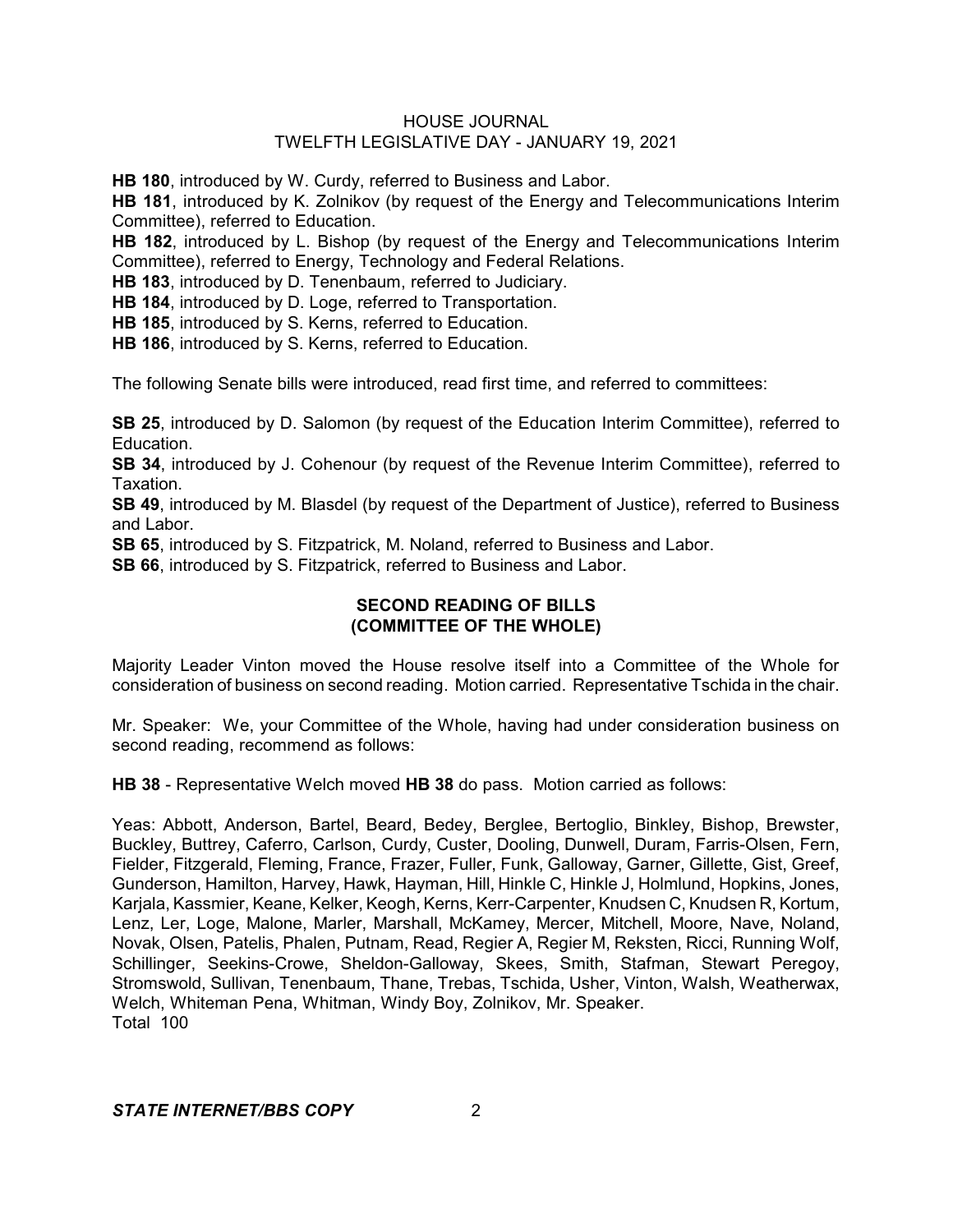Nays: None. Total 0

Voted absentee: None.

Excused: None. Total 0

Absent or not voting: None. Total 0

**HB 51** - Representative Hamilton moved **HB 51** do pass. Motion carried as follows:

Yeas: Abbott, Anderson, Bartel, Beard, Bedey, Berglee, Bertoglio, Binkley, Bishop, Brewster, Buckley, Buttrey, Caferro, Carlson, Curdy, Custer, Dooling, Dunwell, Duram, Farris-Olsen, Fern, Fielder, Fitzgerald, Fleming, France, Frazer, Fuller, Funk, Galloway, Garner, Gillette, Gist, Greef, Gunderson, Hamilton, Harvey, Hawk, Hayman, Hill, Hinkle C, Hinkle J, Holmlund, Hopkins, Jones, Karjala, Kassmier, Keane, Kelker, Keogh, Kerns, Kerr-Carpenter, Knudsen C, Knudsen R, Kortum, Lenz, Ler, Loge, Malone, Marler, Marshall, McKamey, Mercer, Mitchell, Moore, Nave, Noland, Novak, Patelis, Phalen, Putnam, Read, Regier A, Regier M, Reksten, Ricci, Running Wolf, Schillinger, Seekins-Crowe, Sheldon-Galloway, Skees, Smith, Stafman, Stewart Peregoy, Stromswold, Sullivan, Tenenbaum, Thane, Trebas, Tschida, Usher, Vinton, Walsh, Weatherwax, Welch, Whiteman Pena, Whitman, Windy Boy, Zolnikov, Mr. Speaker. Total 99

Nays: None. Total 0

Voted absentee: None.

Excused: None. Total 0

Absent or not voting: Olsen. Total 1

**HB 60** - Representative Lenz moved **HB 60** do pass. Motion carried as follows:

Yeas: Abbott, Anderson, Bartel, Beard, Bedey, Berglee, Bertoglio, Binkley, Bishop, Brewster, Buckley, Buttrey, Caferro, Carlson, Curdy, Custer, Dooling, Dunwell, Duram, Farris-Olsen, Fern, Fielder, Fitzgerald, Fleming, France, Frazer, Fuller, Funk, Galloway, Garner, Gillette, Gist, Greef, Gunderson, Hamilton, Harvey, Hawk, Hayman, Hill, Hinkle C, Hinkle J, Holmlund, Hopkins, Jones, Karjala, Kassmier, Keane, Kelker, Keogh, Kerns, Kerr-Carpenter, Knudsen C, Knudsen R, Kortum, Lenz, Ler, Loge, Malone, Marler, Marshall, McKamey, Mercer, Mitchell, Moore, Nave, Noland, Novak, Olsen, Patelis, Phalen, Putnam, Read, Regier A, Regier M, Reksten, Ricci, Running Wolf,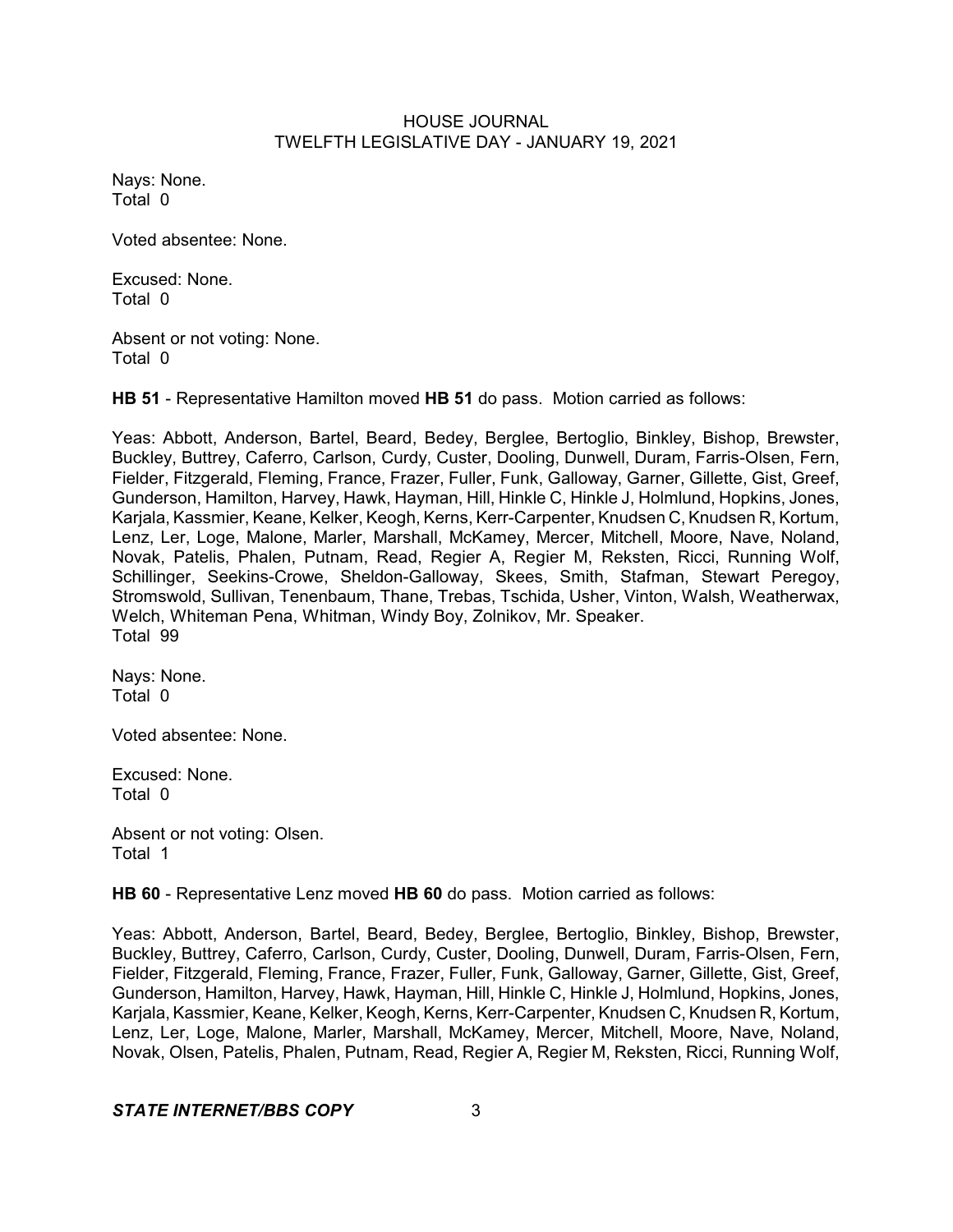Schillinger, Seekins-Crowe, Sheldon-Galloway, Skees, Smith, Stafman, Stewart Peregoy, Stromswold, Sullivan, Tenenbaum, Thane, Trebas, Tschida, Usher, Vinton, Walsh, Weatherwax, Welch, Whiteman Pena, Whitman, Windy Boy, Zolnikov, Mr. Speaker. Total 100

Nays: None. Total 0

Voted absentee: None.

Excused: None. Total 0

Absent or not voting: None. Total 0

**HB 64** - Representative Moore moved **HB 64** do pass. Motion carried as follows:

Yeas: Abbott, Anderson, Bartel, Bedey, Berglee, Bertoglio, Binkley, Bishop, Brewster, Buckley, Buttrey, Caferro, Carlson, Curdy, Custer, Dooling, Dunwell, Duram, Farris-Olsen, Fern, Fielder, Fitzgerald, Fleming, France, Frazer, Fuller, Funk, Galloway, Garner, Gillette, Gist, Greef, Gunderson, Hamilton, Harvey, Hawk, Hayman, Hill, Hinkle C, Holmlund, Hopkins, Jones, Karjala, Kassmier, Keane, Kelker, Keogh, Kerns, Kerr-Carpenter, Knudsen C, Kortum, Lenz, Ler, Loge, Malone, Marler, Marshall, McKamey, Mercer, Mitchell, Moore, Nave, Noland, Novak, Olsen, Patelis, Phalen, Putnam, Regier A, Reksten, Ricci, Running Wolf, Schillinger, Seekins-Crowe, Skees, Smith, Stafman, Stewart Peregoy, Sullivan, Tenenbaum, Thane, Trebas, Tschida, Usher, Vinton, Walsh, Weatherwax, Welch, Whiteman Pena, Whitman, Windy Boy, Mr. Speaker. Total 92

Nays: Beard, Hinkle J, Knudsen R, Read, Regier M, Sheldon-Galloway, Stromswold, Zolnikov. Total 8

Voted absentee: None.

Excused: None. Total 0

Absent or not voting: None. Total 0

**HB 65** - Representative Moore moved **HB 65** do pass. Motion carried as follows:

Yeas: Abbott, Anderson, Bartel, Beard, Bedey, Berglee, Bertoglio, Binkley, Bishop, Brewster, Buckley, Buttrey, Caferro, Carlson, Curdy, Custer, Dooling, Dunwell, Duram, Farris-Olsen, Fern, Fielder, Fitzgerald, Fleming, France, Frazer, Fuller, Funk, Galloway, Garner, Gillette, Gist, Greef,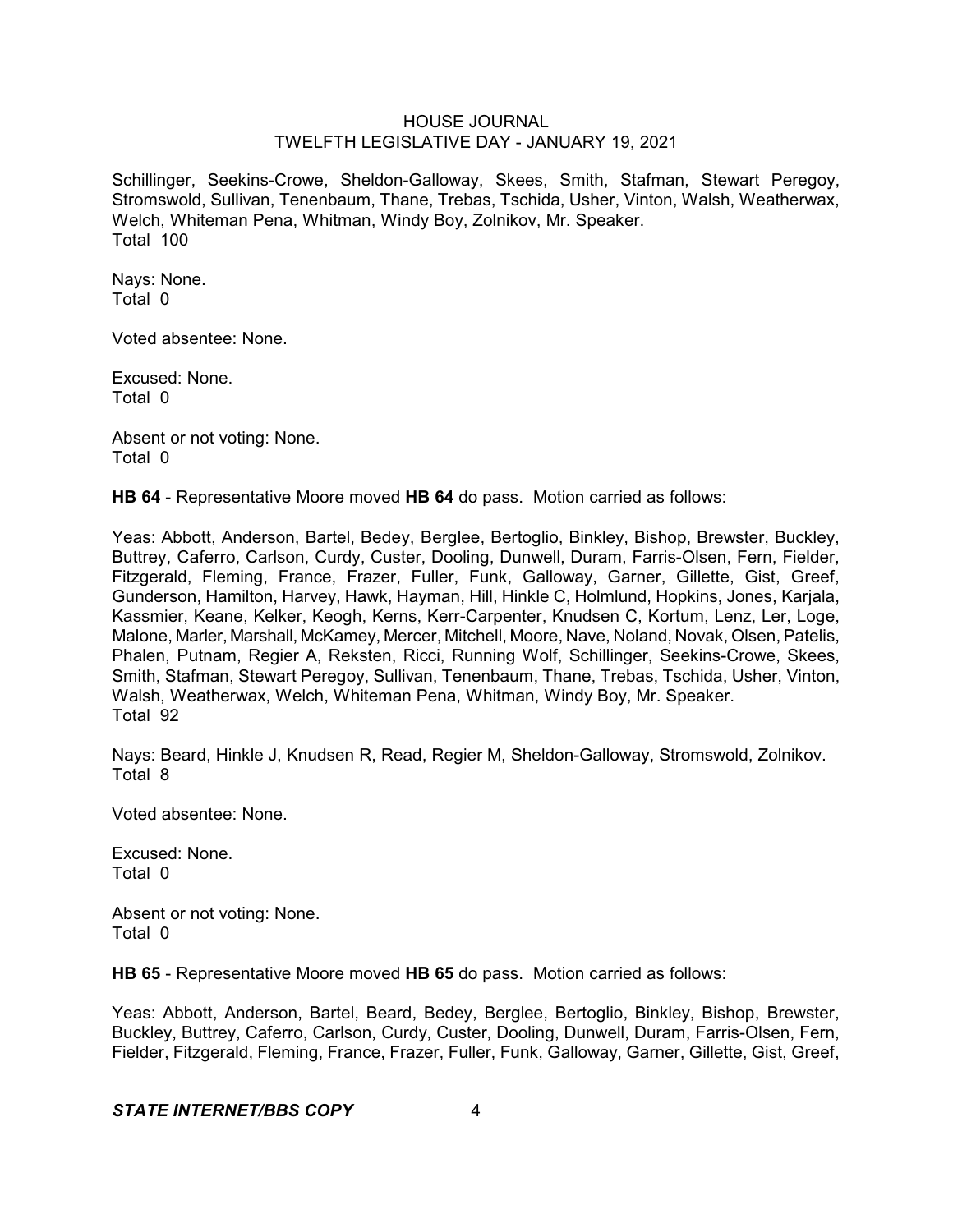Gunderson, Hamilton, Harvey, Hawk, Hayman, Hill, Hinkle C, Hinkle J, Holmlund, Hopkins, Jones, Karjala, Kassmier, Keane, Kelker, Keogh, Kerns, Kerr-Carpenter, Knudsen C, Knudsen R, Kortum, Lenz, Ler, Loge, Malone, Marler, Marshall, McKamey, Mercer, Mitchell, Moore, Nave, Noland, Novak, Olsen, Patelis, Phalen, Putnam, Read, Regier A, Regier M, Reksten, Ricci, Running Wolf, Schillinger, Seekins-Crowe, Sheldon-Galloway, Skees, Smith, Stafman, Stewart Peregoy, Stromswold, Sullivan, Tenenbaum, Thane, Trebas, Tschida, Usher, Vinton, Walsh, Weatherwax, Welch, Whiteman Pena, Whitman, Windy Boy, Zolnikov, Mr. Speaker. Total 100

Nays: None. Total 0

Voted absentee: None.

Excused: None. Total 0

Absent or not voting: None. Total 0

**HB 74** - Representative Gillette moved **HB 74** do pass. Motion carried as follows:

Yeas: Abbott, Anderson, Bartel, Beard, Bedey, Berglee, Bertoglio, Binkley, Bishop, Brewster, Buckley, Buttrey, Caferro, Carlson, Curdy, Custer, Dooling, Dunwell, Duram, Farris-Olsen, Fern, Fielder, Fitzgerald, Fleming, France, Frazer, Fuller, Funk, Galloway, Garner, Gillette, Gist, Greef, Gunderson, Hamilton, Harvey, Hawk, Hayman, Hill, Hinkle C, Hinkle J, Holmlund, Hopkins, Jones, Karjala, Kassmier, Keane, Kelker, Keogh, Kerns, Kerr-Carpenter, Knudsen C, Knudsen R, Kortum, Lenz, Ler, Loge, Malone, Marler, Marshall, McKamey, Mercer, Mitchell, Moore, Nave, Noland, Novak, Olsen, Patelis, Phalen, Putnam, Read, Regier A, Regier M, Reksten, Ricci, Running Wolf, Schillinger, Seekins-Crowe, Sheldon-Galloway, Skees, Smith, Stafman, Stewart Peregoy, Stromswold, Sullivan, Tenenbaum, Thane, Trebas, Tschida, Usher, Vinton, Walsh, Weatherwax, Welch, Whiteman Pena, Whitman, Windy Boy, Zolnikov, Mr. Speaker. Total 100

Nays: None. Total 0

Voted absentee: None.

Excused: None. Total 0

Absent or not voting: None. Total 0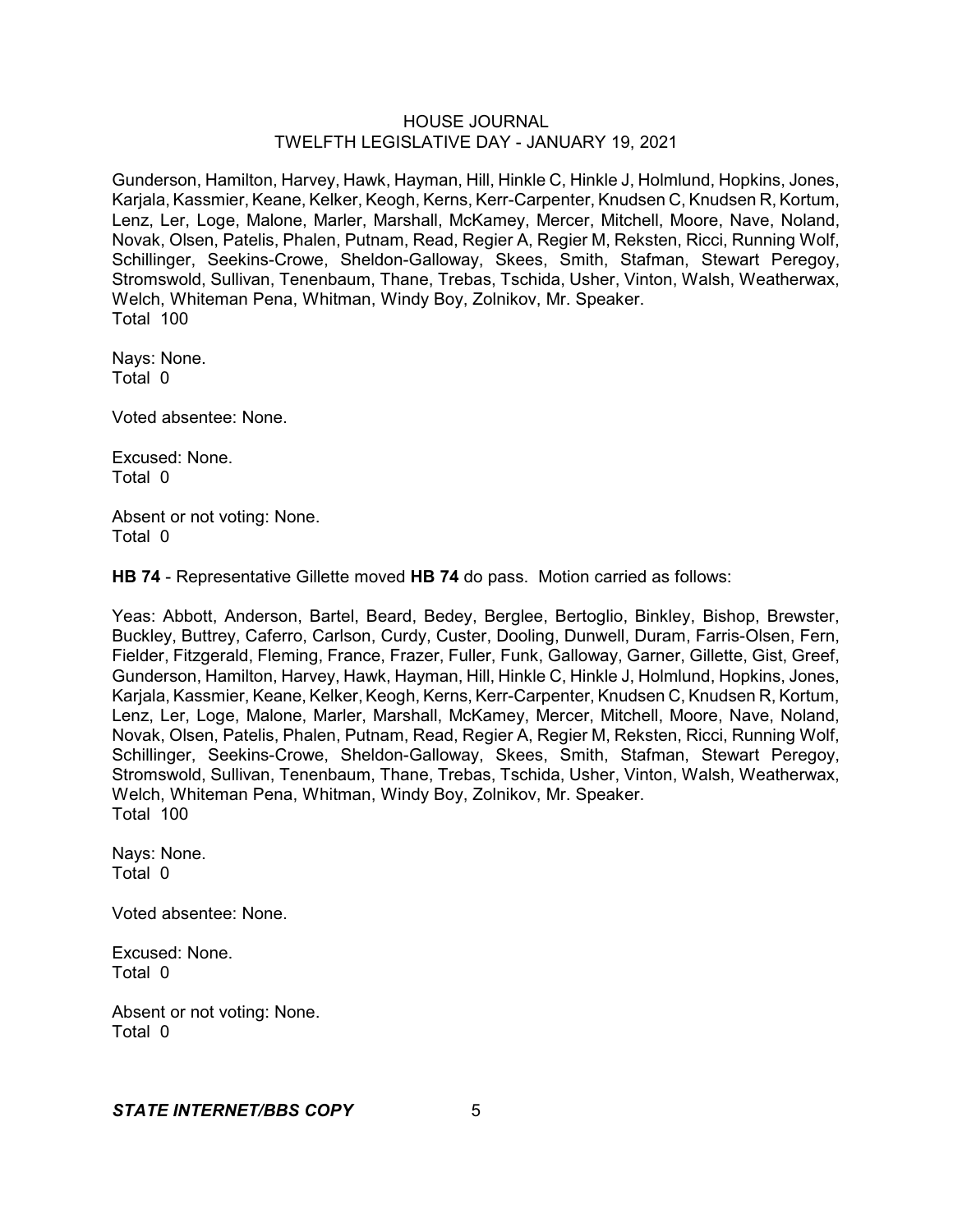**HB 105** - Representative Marshall moved **HB 105** do pass. Motion carried as follows:

Yeas: Anderson, Bartel, Beard, Bedey, Berglee, Bertoglio, Binkley, Bishop, Brewster, Buckley, Buttrey, Caferro, Carlson, Curdy, Custer, Dooling, Dunwell, Duram, Farris-Olsen, Fern, Fielder, Fitzgerald, Fleming, France, Frazer, Fuller, Funk, Galloway, Garner, Gillette, Gist, Greef, Gunderson, Hamilton, Harvey, Hawk, Hayman, Hill, Hinkle C, Hinkle J, Holmlund, Hopkins, Jones, Kassmier, Keane, Kelker, Kerns, Kerr-Carpenter, Knudsen C, Kortum, Lenz, Ler, Loge, Malone, Marshall, McKamey, Mercer, Mitchell, Moore, Nave, Noland, Novak, Olsen, Patelis, Phalen, Putnam, Regier A, Regier M, Reksten, Ricci, Schillinger, Seekins-Crowe, Sheldon-Galloway, Skees, Smith, Stafman, Stewart Peregoy, Stromswold, Sullivan, Tenenbaum, Thane, Trebas, Tschida, Usher, Vinton, Walsh, Weatherwax, Welch, Whiteman Pena, Whitman, Zolnikov, Mr. Speaker.

Total 92

Nays: Abbott, Karjala, Knudsen R, Marler, Read, Running Wolf, Windy Boy. Total 7

Voted absentee: None.

Excused: None. Total 0

Absent or not voting: Keogh. Total 1

**HB 120** - Representative Loge moved **HB 120** do pass. Motion carried as follows:

Yeas: Abbott, Anderson, Bartel, Beard, Bedey, Berglee, Bertoglio, Binkley, Bishop, Brewster, Buckley, Buttrey, Caferro, Carlson, Curdy, Custer, Dooling, Dunwell, Duram, Farris-Olsen, Fern, Fielder, Fitzgerald, Fleming, France, Frazer, Fuller, Funk, Galloway, Garner, Gillette, Gist, Greef, Gunderson, Hamilton, Harvey, Hawk, Hayman, Hill, Hinkle C, Hinkle J, Holmlund, Hopkins, Jones, Karjala, Kassmier, Keane, Kelker, Keogh, Kerns, Kerr-Carpenter, Knudsen C, Knudsen R, Kortum, Lenz, Ler, Loge, Malone, Marler, Marshall, McKamey, Mercer, Mitchell, Moore, Nave, Noland, Novak, Olsen, Patelis, Phalen, Putnam, Read, Regier A, Regier M, Reksten, Ricci, Running Wolf, Schillinger, Seekins-Crowe, Sheldon-Galloway, Skees, Smith, Stafman, Stewart Peregoy, Stromswold, Sullivan, Tenenbaum, Thane, Trebas, Tschida, Usher, Vinton, Walsh, Weatherwax, Welch, Whiteman Pena, Whitman, Windy Boy, Zolnikov, Mr. Speaker. Total 100

Nays: None. Total 0

Voted absentee: None.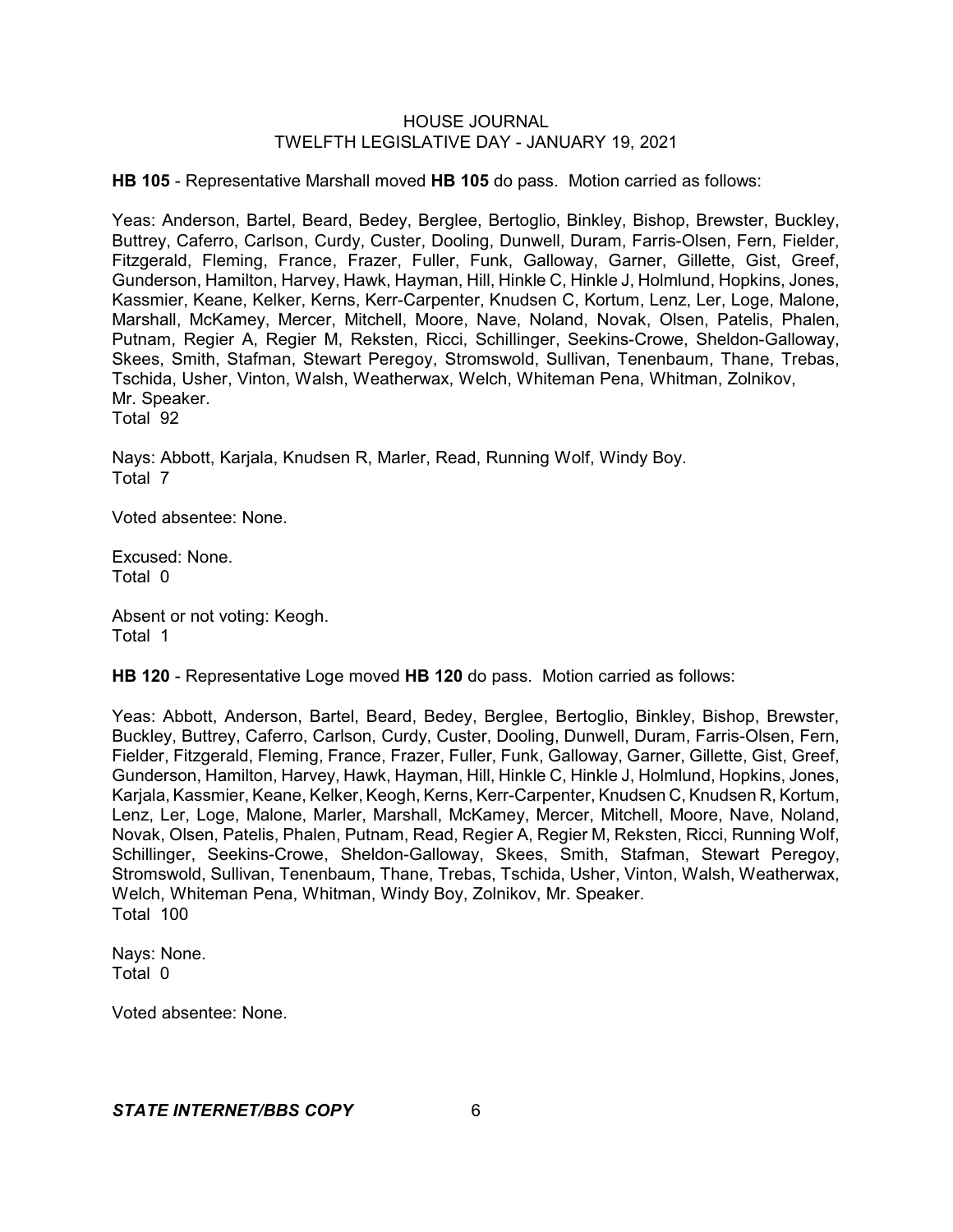Excused: None. Total 0

Absent or not voting: None. Total 0

Majority Leader Vinton moved the Committee rise and report. Motion carried. Committee arose. House resumed. Mr. Speaker presiding. Chair Tschida moved the Committee of the Whole report be adopted. Report adopted as follows:

Yeas: Abbott, Anderson, Bartel, Beard, Bedey, Berglee, Bertoglio, Binkley, Bishop, Brewster, Buckley, Buttrey, Caferro, Carlson, Curdy, Custer, Dooling, Dunwell, Duram, Farris-Olsen, Fern, Fielder, Fitzgerald, Fleming, France, Frazer, Fuller, Funk, Galloway, Garner, Gillette, Gist, Greef, Gunderson, Hamilton, Harvey, Hawk, Hayman, Hill, Hinkle C, Hinkle J, Holmlund, Hopkins, Jones, Karjala, Kassmier, Keane, Kelker, Keogh, Kerns, Kerr-Carpenter, Knudsen C, Knudsen R, Kortum, Lenz, Ler, Loge, Malone, Marler, Marshall, McKamey, Mercer, Mitchell, Moore, Nave, Noland, Novak, Olsen, Patelis, Phalen, Putnam, Read, Regier A, Regier M, Reksten, Ricci, Running Wolf, Schillinger, Seekins-Crowe, Sheldon-Galloway, Skees, Smith, Stafman, Stewart Peregoy, Stromswold, Sullivan, Tenenbaum, Thane, Trebas, Usher, Vinton, Walsh, Weatherwax, Welch, Whitman, Windy Boy, Zolnikov, Mr. Speaker. Total 98

Nays: Tschida. Total 1

Voted absentee: None.

Excused: None. Total 0

Absent or not voting: Whiteman Pena. Total 1

# **MESSAGES FROM THE SENATE**

**Senate bill** passed and transmitted to the House for concurrence: 1/18/2021

**SB 65**, introduced by S. Fitzpatrick

# **THIRD READING OF BILLS**

The following bills having been read three several times, title and history agreed to, were disposed of in the following manner: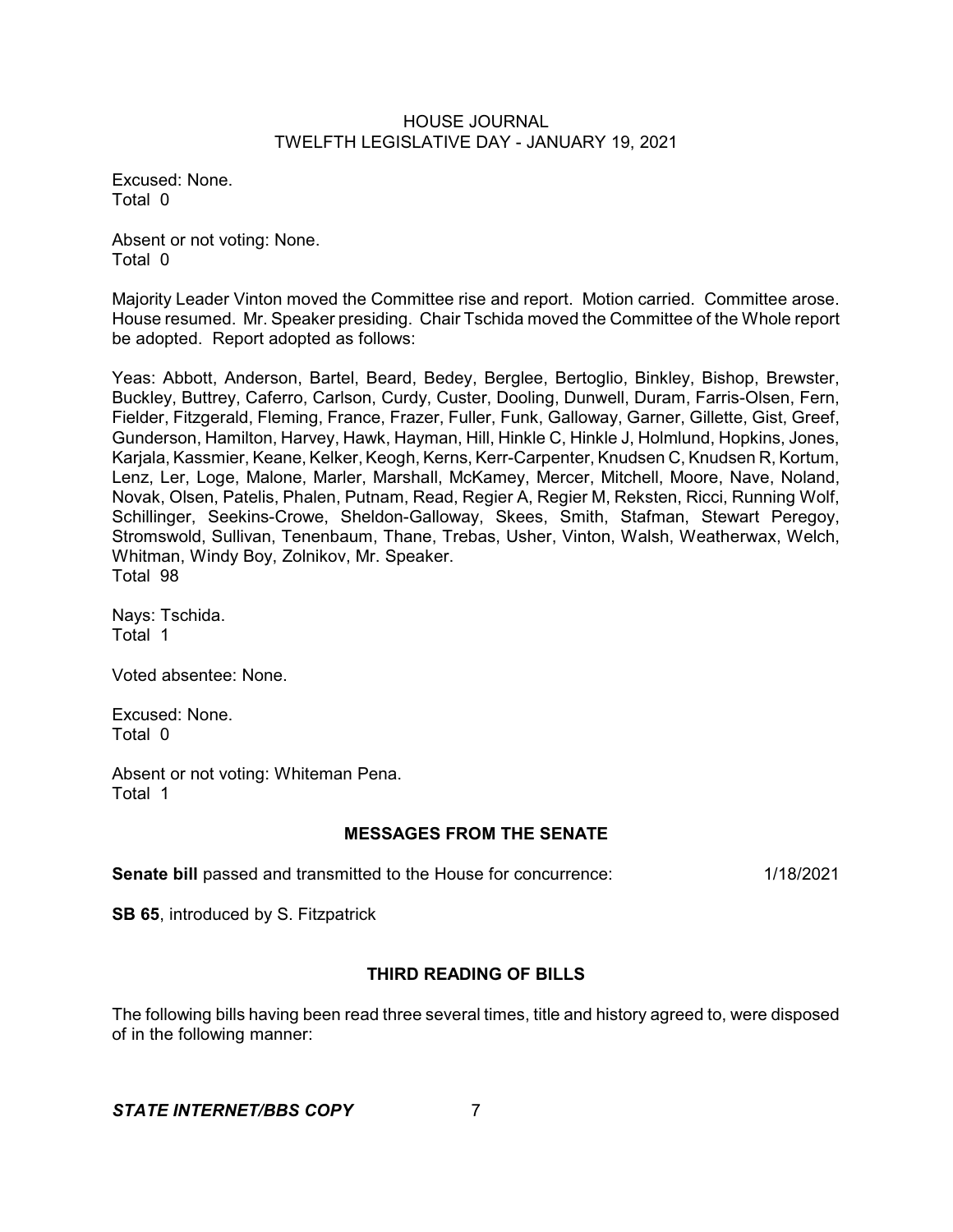**HB 21** passed as follows:

Yeas: Abbott, Anderson, Bedey, Berglee, Bertoglio, Bishop, Buckley, Buttrey, Caferro, Curdy, Custer, Dooling, Dunwell, Farris-Olsen, Fern, Fitzgerald, France, Frazer, Funk, Galloway, Garner, Gist, Greef, Hamilton, Harvey, Hawk, Hayman, Holmlund, Hopkins, Jones, Karjala, Kelker, Keogh, Kerr-Carpenter, Kortum, Loge, Malone, Marler, Marshall, McKamey, Mercer, Moore, Novak, Olsen, Patelis, Putnam, Running Wolf, Smith, Stafman, Sullivan, Tenenbaum, Thane, Trebas, Walsh, Welch, Whitman, Windy Boy. Total 57

Nays: Bartel, Beard, Binkley, Brewster, Carlson, Duram, Fielder, Fleming, Fuller, Gillette, Gunderson, Hill, Hinkle C, Hinkle J, Kassmier, Keane, Kerns, Knudsen C, Knudsen R, Lenz, Ler, Mitchell, Nave, Noland, Phalen, Read, Regier A, Regier M, Reksten, Ricci, Schillinger, Seekins-Crowe, Sheldon-Galloway, Skees, Stewart Peregoy, Stromswold, Tschida, Usher, Vinton, Weatherwax, Zolnikov, Mr. Speaker. Total 42

Voted absentee: None.

Excused: None. Total 0

Absent or not voting: Whiteman Pena. Total 1

**HB 33** passed as follows:

Yeas: Abbott, Anderson, Bartel, Beard, Bedey, Berglee, Bertoglio, Binkley, Bishop, Brewster, Buckley, Buttrey, Caferro, Carlson, Curdy, Custer, Dooling, Dunwell, Duram, Farris-Olsen, Fern, Fielder, Fitzgerald, Fleming, France, Frazer, Fuller, Funk, Galloway, Garner, Gillette, Gist, Greef, Gunderson, Hamilton, Harvey, Hawk, Hayman, Hill, Hinkle C, Hinkle J, Holmlund, Hopkins, Jones, Karjala, Kassmier, Keane, Kelker, Keogh, Kerns, Kerr-Carpenter, Knudsen C, Knudsen R, Kortum, Lenz, Ler, Loge, Malone, Marler, Marshall, McKamey, Mercer, Mitchell, Moore, Nave, Noland, Novak, Olsen, Patelis, Phalen, Putnam, Read, Regier A, Regier M, Reksten, Ricci, Running Wolf, Schillinger, Seekins-Crowe, Sheldon-Galloway, Skees, Smith, Stafman, Stewart Peregoy, Stromswold, Sullivan, Tenenbaum, Thane, Trebas, Tschida, Usher, Vinton, Walsh, Weatherwax, Welch, Whitman, Windy Boy, Zolnikov, Mr. Speaker. Total 99

Nays: None. Total 0

Voted absentee: None.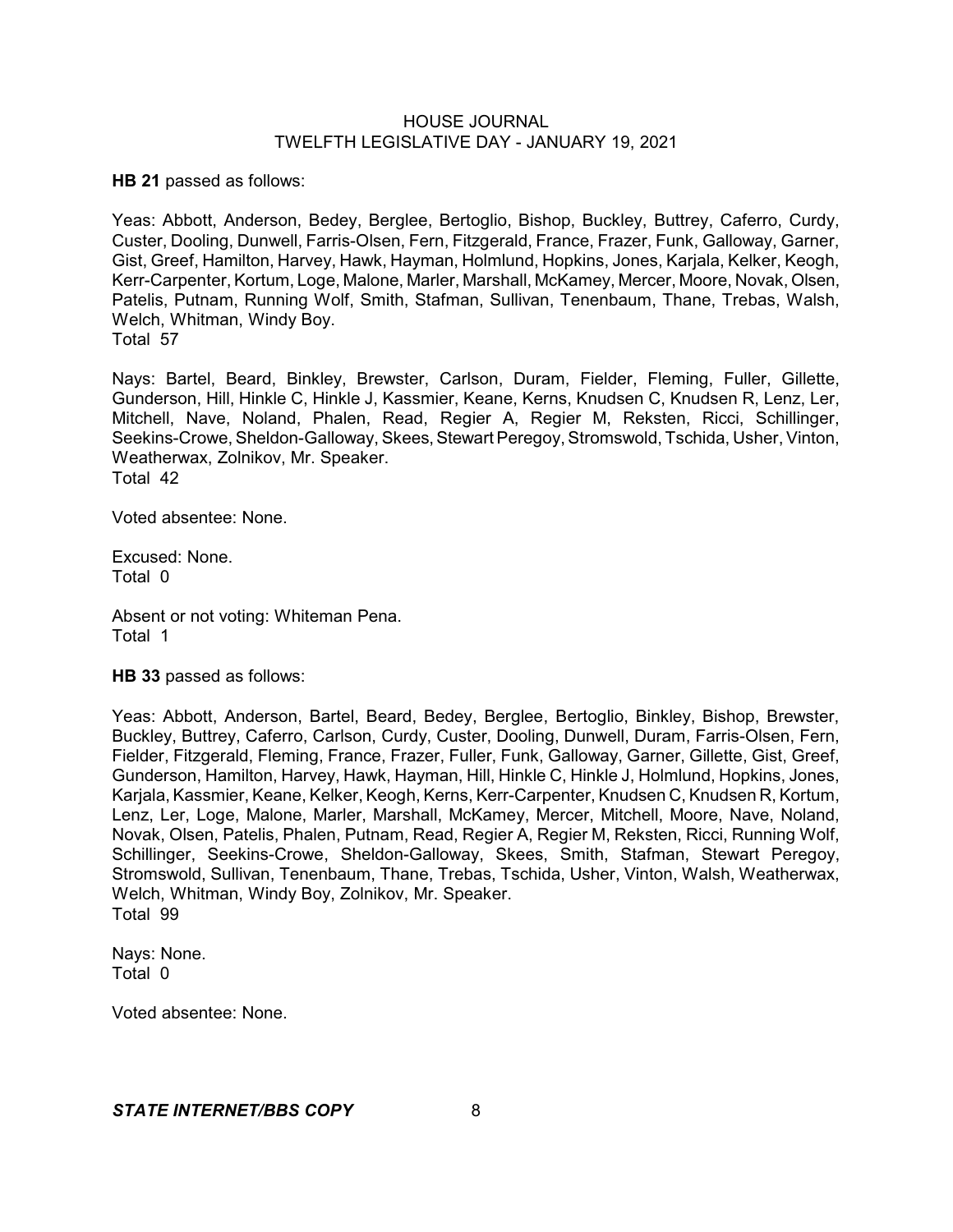Excused: None. Total 0

Absent or not voting: Whiteman Pena. Total 1

**HB 62** passed as follows:

Yeas: Abbott, Anderson, Bartel, Beard, Bedey, Berglee, Bertoglio, Binkley, Bishop, Brewster, Buckley, Buttrey, Caferro, Carlson, Curdy, Custer, Dooling, Dunwell, Duram, Farris-Olsen, Fern, Fielder, Fitzgerald, Fleming, France, Frazer, Fuller, Funk, Galloway, Garner, Gillette, Gist, Greef, Gunderson, Hamilton, Harvey, Hawk, Hayman, Hill, Hinkle C, Hinkle J, Holmlund, Hopkins, Jones, Karjala, Kassmier, Keane, Kelker, Keogh, Kerns, Kerr-Carpenter, Knudsen C, Knudsen R, Kortum, Lenz, Ler, Loge, Malone, Marler, Marshall, McKamey, Mercer, Mitchell, Moore, Nave, Noland, Novak, Olsen, Patelis, Phalen, Putnam, Read, Regier A, Regier M, Reksten, Ricci, Running Wolf, Schillinger, Seekins-Crowe, Sheldon-Galloway, Skees, Smith, Stafman, Stewart Peregoy, Stromswold, Sullivan, Tenenbaum, Thane, Trebas, Tschida, Usher, Vinton, Walsh, Weatherwax, Welch, Whitman, Windy Boy, Zolnikov, Mr. Speaker. Total 99

Nays: None. Total 0

Voted absentee: None.

Excused: None. Total 0

Absent or not voting: Whiteman Pena. Total 1

**HB 68** passed as follows:

Yeas: Abbott, Anderson, Bartel, Beard, Bedey, Berglee, Bertoglio, Binkley, Bishop, Brewster, Buckley, Buttrey, Caferro, Carlson, Curdy, Custer, Dooling, Dunwell, Duram, Farris-Olsen, Fern, Fielder, Fitzgerald, Fleming, France, Frazer, Fuller, Funk, Galloway, Garner, Gillette, Gist, Greef, Gunderson, Hamilton, Harvey, Hawk, Hayman, Hill, Hinkle C, Hinkle J, Holmlund, Hopkins, Jones, Karjala, Kassmier, Keane, Kelker, Keogh, Kerns, Kerr-Carpenter, Knudsen C, Knudsen R, Kortum, Lenz, Ler, Loge, Malone, Marler, Marshall, McKamey, Mercer, Mitchell, Moore, Nave, Noland, Novak, Olsen, Patelis, Phalen, Putnam, Read, Regier A, Regier M, Reksten, Ricci, Running Wolf, Schillinger, Seekins-Crowe, Sheldon-Galloway, Skees, Smith, Stafman, Stewart Peregoy, Stromswold, Sullivan, Tenenbaum, Thane, Trebas, Tschida, Usher, Vinton, Walsh, Weatherwax, Welch, Whitman, Windy Boy, Zolnikov, Mr. Speaker. Total 99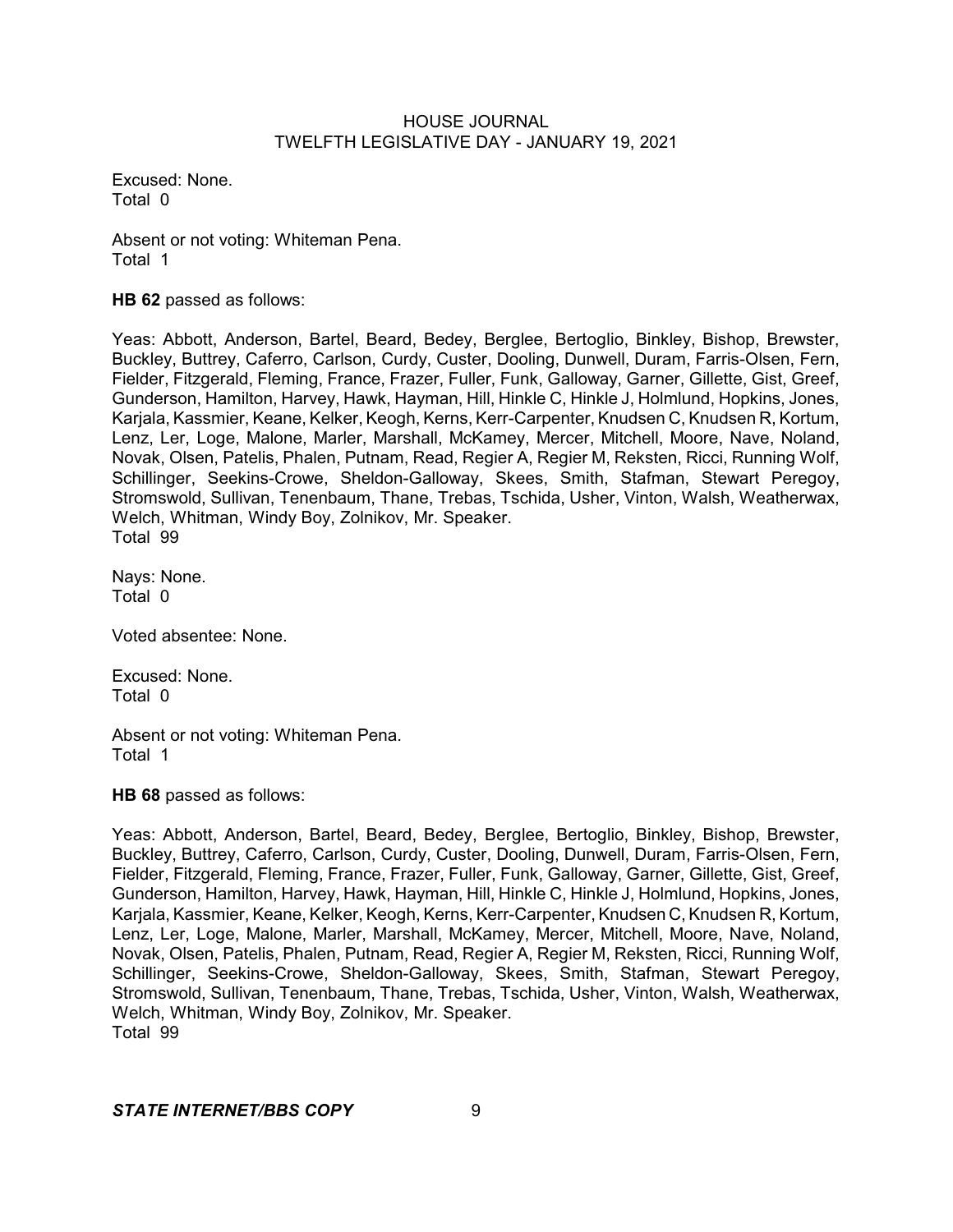Nays: None. Total 0

Voted absentee: None.

Excused: None. Total 0

Absent or not voting: Whiteman Pena. Total 1

**HB 83** passed as follows:

Yeas: Abbott, Anderson, Bartel, Beard, Bedey, Berglee, Bertoglio, Binkley, Bishop, Brewster, Buckley, Buttrey, Carlson, Curdy, Custer, Dooling, Dunwell, Duram, Farris-Olsen, Fern, Fielder, Fitzgerald, Fleming, France, Frazer, Fuller, Funk, Galloway, Garner, Gillette, Gist, Greef, Gunderson, Hamilton, Harvey, Hawk, Hayman, Hill, Hinkle C, Hinkle J, Holmlund, Hopkins, Jones, Karjala, Kassmier, Kelker, Keogh, Kerns, Kerr-Carpenter, Knudsen C, Knudsen R, Kortum, Lenz, Ler, Loge, Malone, Marler, Marshall, McKamey, Mercer, Mitchell, Moore, Nave, Noland, Novak, Patelis, Phalen, Putnam, Read, Regier A, Regier M, Reksten, Ricci, Running Wolf, Schillinger, Seekins-Crowe, Sheldon-Galloway, Skees, Smith, Stafman, Stewart Peregoy, Stromswold, Sullivan, Tenenbaum, Thane, Trebas, Tschida, Usher, Vinton, Walsh, Weatherwax, Welch, Whitman, Windy Boy, Zolnikov, Mr. Speaker. Total 96

Nays: Caferro, Keane, Olsen. Total 3

Voted absentee: None.

Excused: None. Total 0

Absent or not voting: Whiteman Pena. Total 1

**HB 96** passed as follows:

Yeas: Abbott, Anderson, Bartel, Beard, Bedey, Berglee, Bertoglio, Binkley, Bishop, Brewster, Buckley, Buttrey, Caferro, Carlson, Curdy, Custer, Dooling, Dunwell, Duram, Farris-Olsen, Fern, Fielder, Fitzgerald, Fleming, France, Frazer, Fuller, Funk, Galloway, Garner, Gillette, Gist, Greef, Gunderson, Hamilton, Harvey, Hawk, Hayman, Hill, Hinkle C, Hinkle J, Holmlund, Hopkins, Jones, Karjala, Kassmier, Keane, Kelker, Keogh, Kerns, Kerr-Carpenter, Knudsen C, Knudsen R, Kortum, Lenz, Ler, Loge, Malone, Marler, Marshall, McKamey, Mercer, Mitchell, Moore, Nave, Noland, Novak, Olsen, Patelis, Phalen, Putnam, Read, Regier A, Regier M, Reksten, Ricci, Running Wolf,